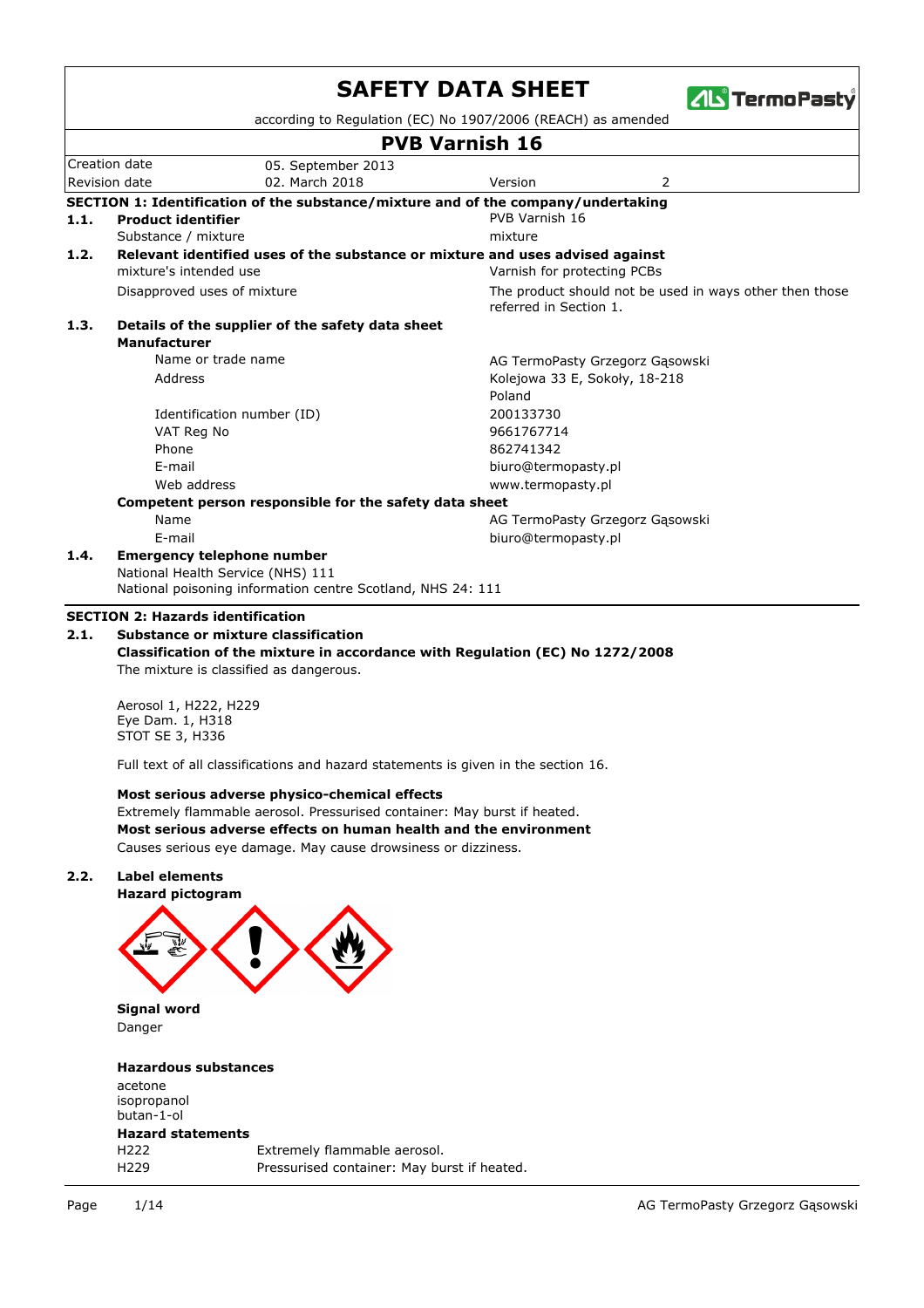

according to Regulation (EC) No 1907/2006 (REACH) as amended

### **PVB Varnish 16**

|                                                                                                              |                                           | F VD VALIISH 19 |                                                                                        |  |  |
|--------------------------------------------------------------------------------------------------------------|-------------------------------------------|-----------------|----------------------------------------------------------------------------------------|--|--|
| Creation date                                                                                                | 05. September 2013                        |                 |                                                                                        |  |  |
| Revision date                                                                                                | 02. March 2018                            | Version         | 2                                                                                      |  |  |
| H318                                                                                                         | Causes serious eye damage.                |                 |                                                                                        |  |  |
| H336                                                                                                         | May cause drowsiness or dizziness.        |                 |                                                                                        |  |  |
| <b>Precautionary statements</b>                                                                              |                                           |                 |                                                                                        |  |  |
| Keep away from heat, hot surfaces, sparks, open flames and other ignition sources. No<br>P210<br>smoking.    |                                           |                 |                                                                                        |  |  |
| P251                                                                                                         | Do not pierce or burn, even after use.    |                 |                                                                                        |  |  |
| Wear protective gloves/protective clothing/eye protection/face protection.<br>P280                           |                                           |                 |                                                                                        |  |  |
| P305+P351+P338                                                                                               | present and easy to do. Continue rinsing. |                 | IF IN EYES: Rinse cautiously with water for several minutes. Remove contact lenses, if |  |  |
| P310                                                                                                         | Immediately call a POISON CENTER.         |                 |                                                                                        |  |  |
| P410+P412<br>Protect from sunlight. Do no expose to temperatures exceeding 50 $^{\circ}$ C/122 $^{\circ}$ F. |                                           |                 |                                                                                        |  |  |

#### **2.3. Other hazards**

Mixture does not contain any substance meet the criteria for PBT or vPvB in accordance with Annex XIII of Regulation (EC) No. 1907/2006 (REACH) as amended.

#### **SECTION 3: Composition/information on ingredients**

#### **3.2. Mixtures**

#### **Chemical characterization**

Mixture of substances and additives specified below.

#### **Mixture contains these hazardous substances and substances with the highest permissible concentration in the working environment**

| Identification numbers                                                                                           | Substance name | Content<br>in $\%$<br>weight | Classification according to<br>Regulation (EC) No 1272/2008                                                  | Note.   |
|------------------------------------------------------------------------------------------------------------------|----------------|------------------------------|--------------------------------------------------------------------------------------------------------------|---------|
| Index: 601-003-00-5<br>CAS: 74-98-6<br>EC: 200-827-9                                                             | propane        | $<$ 37,5                     | Flam. Gas 1, H220                                                                                            | 2       |
| Index: 601-004-00-0<br>CAS: 106-97-8<br>EC: 203-448-7                                                            | butane         | $<$ 35,62                    | Flam. Gas 1, H220                                                                                            | 1, 2, 4 |
| Index: 606-001-00-8<br>CAS: 67-64-1<br>EC: 200-662-2<br>Registration number:<br>01-2119471330-49-<br><b>XXXX</b> | acetone        | $20$                         | Flam. Liq. 2, H225<br>Eye Irrit. 2, H319<br>STOT SE 3, H336                                                  | 3       |
| Index: 603-117-00-0<br>CAS: 67-63-0<br>EC: 200-661-7                                                             | isopropanol    | $<$ 5                        | Flam. Lig. 2, H225<br>Eye Irrit. 2, H319<br>STOT SE 3, H336                                                  |         |
| Index: 603-004-00-6<br>CAS: 71-36-3<br>EC: 200-751-6<br>Registration number:<br>01-2119484630-38-<br><b>XXXX</b> | butan-1-ol     | $<$ 5                        | Flam. Lig. 3, H226<br>Acute Tox. 4, H302<br>Skin Irrit. 2, H315<br>Eye Dam. 1, H318<br>STOT SE 3, H335, H336 |         |

**Notes**

Note C: Some organic substances may be marketed either in a specific isomeric form or as a mixture of 1 several isomers. In this case the supplier must state on the label whether the substance is a specific isomer or a mixture of isomers.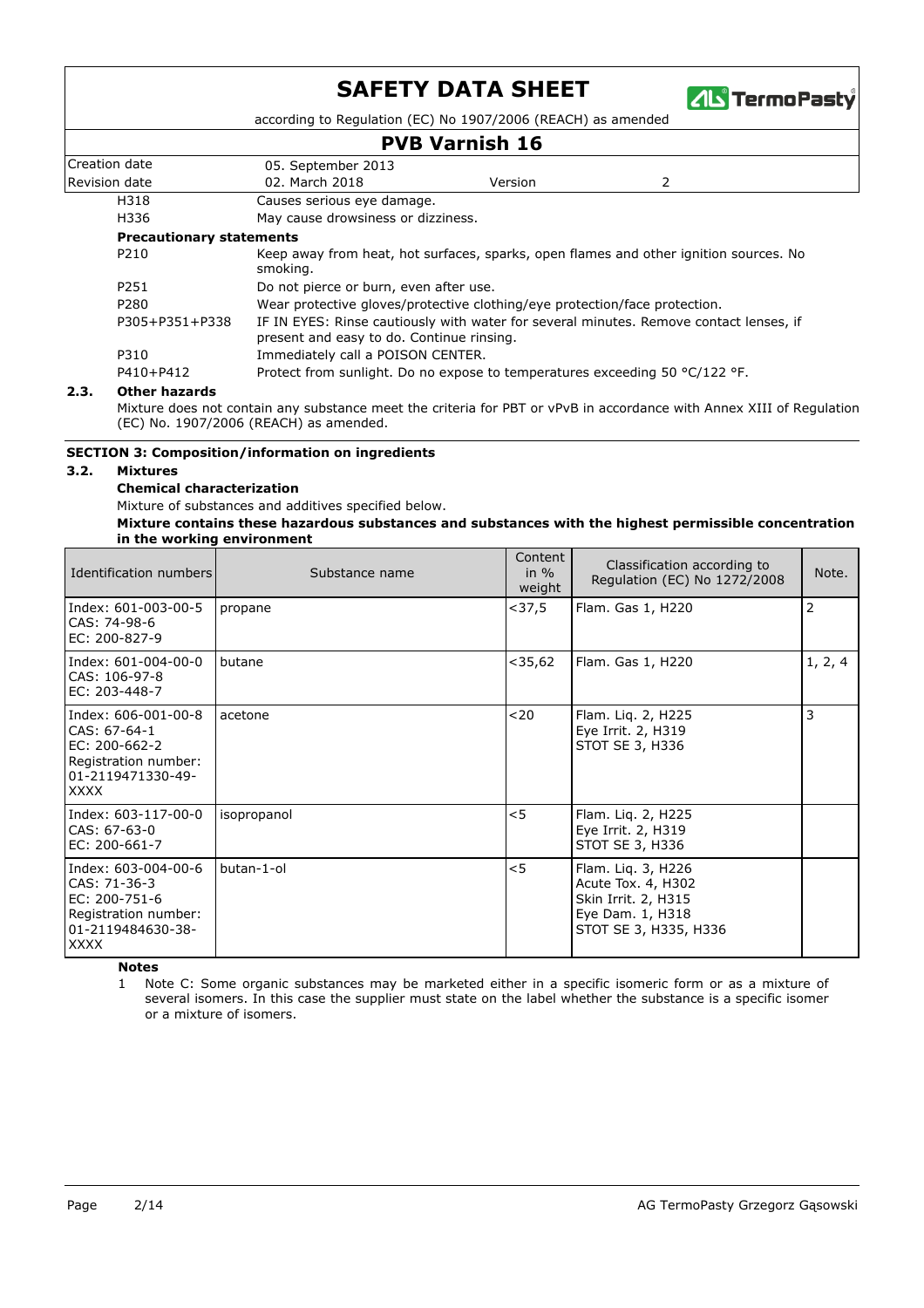

according to Regulation (EC) No 1907/2006 (REACH) as amended

### **PVB Varnish 16**

|                  |                       | .            |  |
|------------------|-----------------------|--------------|--|
| Creation<br>date | 05. September 2013    |              |  |
| Revision<br>date | 2018<br>March<br>IJΖ. | Version<br>. |  |
|                  |                       |              |  |

When put on the market gases have to be classified as "Gases under pressure", in one of the groups compressed gas, liquefied gas, refrigerated liquefied gas or dissolved gas. The group depends on the physical state in which the gas is packaged and therefore has to be assigned case by case. The following codes are assigned:  $\overline{2}$ 

Press. Gas (Comp.) Press. Gas (Liq.) Press. Gas (Ref. Liq.) Press. Gas (Diss.)

- Aerosols shall not be classified as gases under pressure (See Annex I, Part 2, Section 2.3.2.1, Note 2).
- 3 Substance for which exposure limits of Community for working environment exist.
- 4 The use of the substance is restricted by Annex XVII of REACH Regulation.

Full text of all classifications and hazard statements is given in the section 16.

#### **SECTION 4: First aid measures**

#### **4.1. Description of first aid measures**

If any health problems are manifested or if in doubt, inform a doctor and show him information from this safety data sheet.

#### **Inhalation**

Terminate the exposure immediately; move the affected person to fresh air. Protect the person against growing cold. Provide medical treatment if irritation, dyspnoea or other symptoms persist.

#### **Skin contact**

Remove contaminated clothes. Wash the affected area with plenty of water, lukewarm if possible.

#### **Eye contact**

Rinse eyes immediately with a flow of running water, open the eyelids (also using force if needed); remove contact lenses immediately if worn by the affected person. No neutralization should be performed in any case! Rinsing should be continued for 10-30 minutes from the inner to the outer eye corner to make sure that the other eye is not involved. Depending on the situation, call medical rescue service or ensure medical treatment as promptly as possible. Everyone must be referred for treatment even if affected only a little.

#### **Ingestion**

Unlikely.

#### **4.2. Most important symptoms and effects, both acute and delayed**

**Inhalation**

Inhaling vapours can cause corrosion of the breathing system. May cause drowsiness or dizziness.

**Skin contact**

Not expected.

**Eye contact**

Causes serious eye damage.

#### **Ingestion**

Corrosion of the digestion system can occur.

Symptomatic treatment. **4.3. Indication of any immediate medical attention and special treatment needed**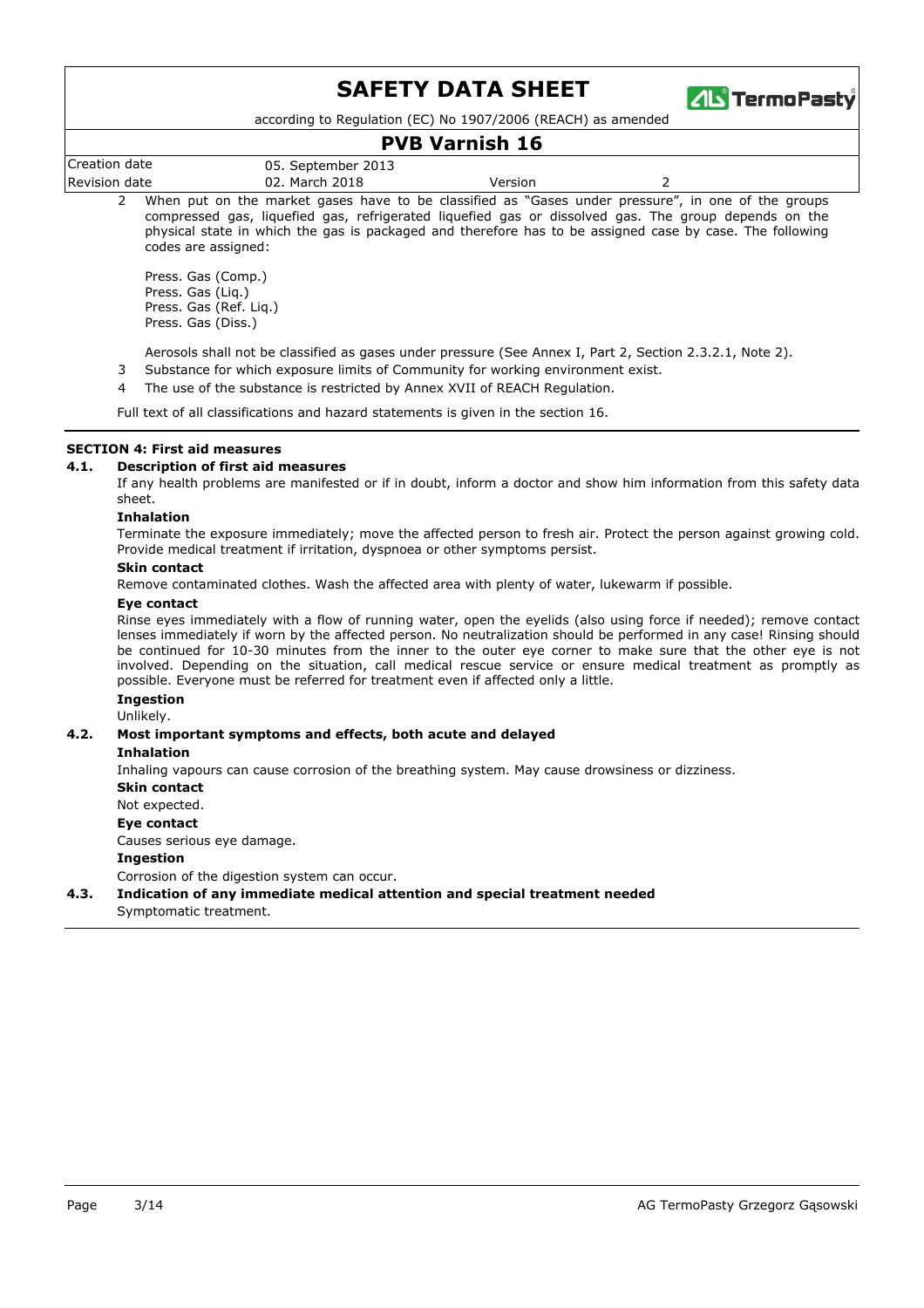

according to Regulation (EC) No 1907/2006 (REACH) as amended

## **PVB Varnish 16**

Revision date 02. March 2018 Version 2 Creation date 05. September 2013

### **SECTION 5: Firefighting measures**

#### **5.1. Extinguishing media**

#### **Suitable extinguishing media**

Alcohol-resistant foam, carbon dioxide, powder, water spray jet, water mist.

#### **Unsuitable extinguishing media**

Water - full jet.

#### **5.2. Special hazards arising from the substance or mixture**

In the event of fire, carbon monoxide, carbon dioxide and other toxic gases may arise. Inhalation of hazardous degradation (pyrolysis) products may cause serious health damage.

#### **5.3. Advice for firefighters**

Use a self-contained breathing apparatus and full-body protective clothing. Self-Contained Breathing Apparatus (SCBA) with a chemical protection suit only where personal (close) contact is likely. Closed containers with the product near the fire should be cooled with water. Do not allow run-off of contaminated fire extinguishing material to enter drains or surface and ground water.

#### **SECTION 6: Accidental release measures**

#### **6.1. Personal precautions, protective equipment and emergency procedures**

Provide sufficient ventilation. Extremely flammable aerosol. Pressurised container: May burst if heated. Remove all ignition sources. Use personal protective equipment for work. Follow the instructions in the Sections 7 and 8. Do not inhale gases and vapours. Prevent contact with skin and eyes.

#### **6.2. Environmental precautions**

Prevent contamination of the soil and entering surface or ground water.

#### **6.3. Methods and material for containment and cleaning up**

Ventilate the room. In the event of leakage of the substantial amount of the product, inform fire brigade and other competent bodies. After removal of the product, wash the contaminated site with plenty of water.

#### **6.4. Reference to other sections**

See the Section 7, 8 and 13.

#### **SECTION 7: Handling and storage**

#### **7.1. Precautions for safe handling**

Prevent formation of gases and vapours in flammable or explosive concentrations and concentrations exceeding the occupational exposure limits. The product should be used only in the areas where it is not in contact with open fire and other ignition sources. Use non-sparking tools. Use of antistatic clothes and footwear is recommended. Do not inhale gases and vapours. Prevent contact with skin and eyes. No smoking. Protect against direct sunlight. Do not pierce or burn, even after use. Use only outdoors or in a well-ventilated area. Use personal protective equipment as per Section 8. Observe valid legal regulations on safety and health protection.

#### **7.2. Conditions for safe storage, including any incompatibilities**

Store in tightly closed containers in cold, dry and well ventilated areas designated for this purpose. Store locked up. Protect from sunlight. Keep container tightly closed. Do not expose to temperatures exceeding 50 °C.

#### not available **7.3. Specific end use(s)**

## **SECTION 8: Exposure controls/personal protection**

#### **8.1. Control parameters**

The mixture contains substances for which occupational exposure limits are set.

#### **European Union**

| Substance name (component) | Type | Time of<br>exposure | Value                   | <b>Note</b> | Source    |
|----------------------------|------|---------------------|-------------------------|-------------|-----------|
|                            | OEL  | 8 hours             | $1210 \; \text{mg/m}^3$ |             | EU limits |
| acetone (CAS: 67-64-1)     | OEL  | 8 hours             | 500 ppm                 |             |           |

#### **United Kingdom of Great Britain and Northern Ireland**

| (Substance name (component) | Type | Time of<br>exposure | Value                  | <b>Note</b> | Source     |
|-----------------------------|------|---------------------|------------------------|-------------|------------|
| butane (CAS: 106-97-8)      | WEL  | 8 hours             | 1450 mg/m <sup>3</sup> |             | <b>GBR</b> |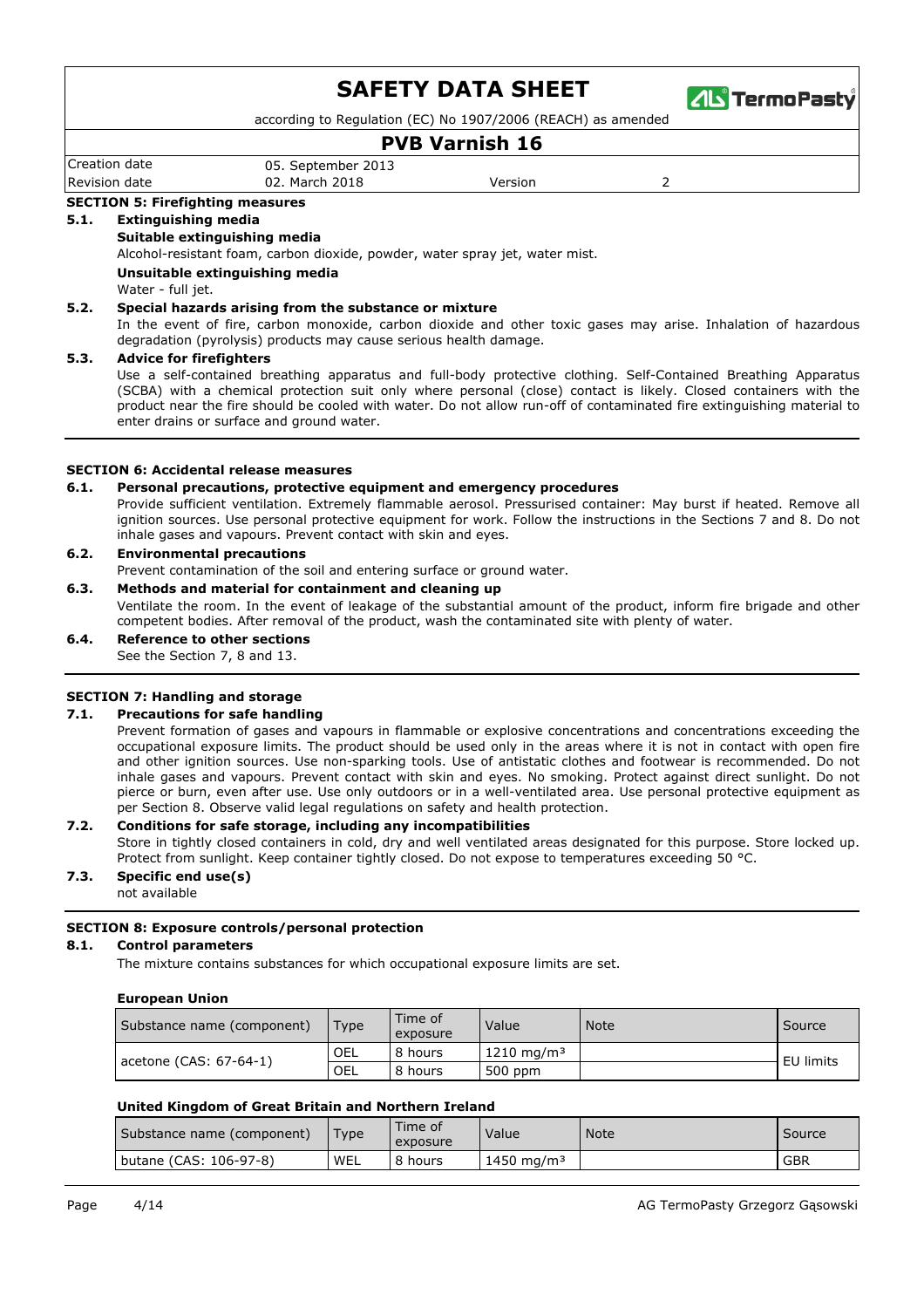

according to Regulation (EC) No 1907/2006 (REACH) as amended

### **PVB Varnish 16**

Revision date **12. Intervention CO2.** March 2018 **Version** Version 2 Creation date 05. September 2013

### **United Kingdom of Great Britain and Northern Ireland**

| Substance name (component) | <b>Type</b> | Time of<br>exposure | Value                  | <b>Note</b>                                                                                                                                                            | Source     |  |
|----------------------------|-------------|---------------------|------------------------|------------------------------------------------------------------------------------------------------------------------------------------------------------------------|------------|--|
|                            | <b>WEL</b>  | 15 minutes          | 1810 mg/m <sup>3</sup> |                                                                                                                                                                        |            |  |
| butane (CAS: 106-97-8)     | WEL         | 8 hours             | 600 ppm                |                                                                                                                                                                        | <b>GBR</b> |  |
|                            | WEL         | 15 minutes          | 750 ppm                |                                                                                                                                                                        |            |  |
|                            | WEL         | 8 hours             | 1210 mg/m <sup>3</sup> |                                                                                                                                                                        |            |  |
| acetone (CAS: 67-64-1)     | WEL         | 15 minutes          | 3620 mg/m <sup>3</sup> |                                                                                                                                                                        | <b>GBR</b> |  |
|                            | WEL         | 8 hours             | 500 ppm                |                                                                                                                                                                        |            |  |
|                            | WEL         | 15 minutes          | 1500 ppm               |                                                                                                                                                                        |            |  |
|                            | <b>WEL</b>  | 8 hours             | 999 mg/m <sup>3</sup>  |                                                                                                                                                                        |            |  |
| isopropanol (CAS: 67-63-0) | WEL         | 15 minutes          | 1250 mg/m <sup>3</sup> |                                                                                                                                                                        | <b>GBR</b> |  |
|                            | WEL         | 8 hours             | 400 ppm                |                                                                                                                                                                        |            |  |
|                            | <b>WEL</b>  | 15 minutes          | 500 ppm                |                                                                                                                                                                        |            |  |
| butan-1-ol (CAS: 71-36-3)  | WEL         | 15 minutes          | 154 mg/m <sup>3</sup>  | Can be absorbed through the<br>skin. The assigned<br>substances are those for<br>which there are concerns<br>that dermal absorption will<br>lead to systemic toxicity. | <b>GBR</b> |  |
|                            | WEL         | 15 minutes          | 50 ppm                 | Can be absorbed through the<br>skin. The assigned<br>substances are those for<br>which there are concerns<br>that dermal absorption will<br>lead to systemic toxicity. |            |  |

#### **DNEL**

acetone

| Workers / consumers | Route of<br>exposure | Value                        | Effect                   | Determining method |
|---------------------|----------------------|------------------------------|--------------------------|--------------------|
| Workers             | Inhalation           | 2420 mg/m <sup>3</sup>       | Local acute effects      |                    |
| Workers             | Dermal               | $186$ mg/kg<br>bw/day        | Systemic chronic effects |                    |
| Workers             | Inhalation           | 1210 mg/m <sup>3</sup>       | Systemic chronic effects |                    |
| Consumers           | Dermal               | $62 \text{ mg/kg}$<br>bw/day | Systemic chronic effects |                    |
| Consumers           | Inhalation           | 200 mg/m <sup>3</sup>        | Systemic chronic effects |                    |
| Consumers           | Oral                 | $62 \text{ mg/kg}$<br>bw/day | Systemic chronic effects |                    |
| isopropanol         |                      |                              |                          |                    |
| Workers / consumers | Route of<br>exposure | Value                        | Effect                   | Determining method |
| Workers             | Dermal               | 888 mg/kg                    | Systemic chronic effects |                    |
| Workers             | Inhalation           | 500 mg/m <sup>3</sup>        | Systemic chronic effects |                    |
| Consumers           | Dermal               | 319 mg/kg                    | Systemic chronic effects |                    |
| Consumers           | Inhalation           | 89 mg/m $3$                  | Systemic chronic effects |                    |
| Consumers           | Oral                 | $26 \text{ mg/kg}$           | Systemic chronic effects |                    |

### **PNEC**

acetone

| Route of exposure | Value       | Determining method |
|-------------------|-------------|--------------------|
| Drinking water    | $10.6$ mg/l |                    |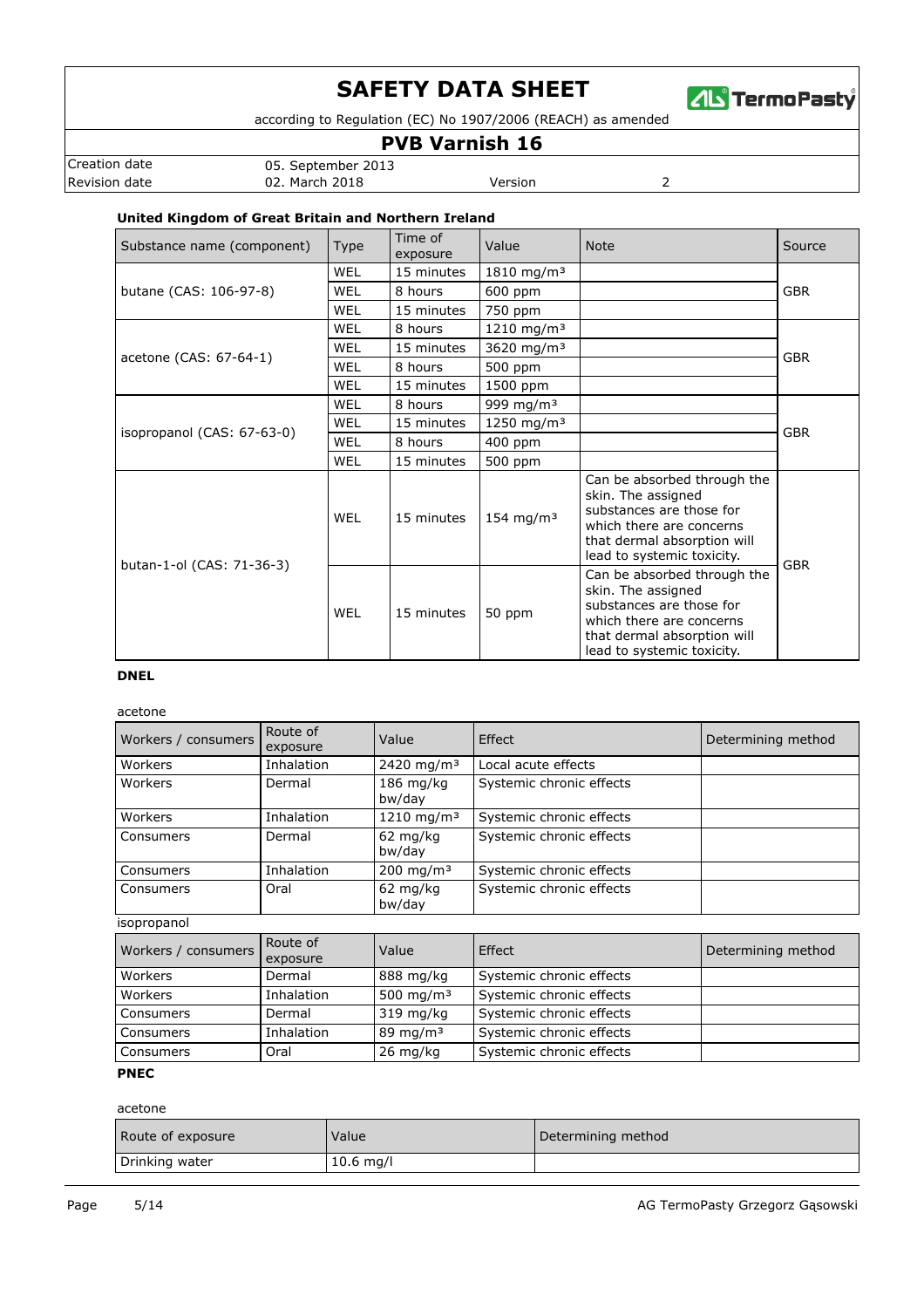

according to Regulation (EC) No 1907/2006 (REACH) as amended

## **PVB Varnish 16**

Creation date 05. September 2013

Revision date 02. March 2018 Version 2

acetone

| Route of exposure                                | Value                                      | Determining method |
|--------------------------------------------------|--------------------------------------------|--------------------|
| Seawater                                         | $1.06$ mg/l                                |                    |
| Sea sediments                                    | 30.4 mg/kg of dry substance of<br>sediment |                    |
| Freshwater sediment                              | 30.4 mg/kg of dry substance of<br>sediment |                    |
| Soil (agricultural)                              | 29.5 mg/kg of dry substance of<br>soil     |                    |
| Microorganisms in wastewater<br>treatment plants | $100$ mg/l                                 |                    |
| isopropanol                                      |                                            |                    |
| Route of exposure                                | Value                                      | Determining method |
| Drinking water                                   | 140.9 mg/l                                 |                    |
| Seawater                                         | 140.9 mg/l                                 |                    |
| Freshwater sediment                              | 552 mg/kg                                  |                    |
| Sea sediments                                    | 552 mg/kg                                  |                    |
| Soil (agricultural)                              | 28 mg/kg                                   |                    |

#### **8.2. Exposure controls**

Follow the usual measures intended for health protection at work and especially for good ventilation. This can be achieved only by local suction or efficient general ventilation. If exposure limits cannot be observed in this mode, suitable protection of airways must be used. Do not eat, drink and smoke during work. Wash your hands thoroughly with water and soap after work and before breaks for a meal and rest.

#### **Eye/face protection**

Protective goggles or face shield (based on the nature of the work performed).

#### **Skin protection**

Hand protection: Protective gloves resistant to the product. When choosing appropriate thickness, material and permeability of the gloves, observe recommendations of their particular manufacturer. Observe other recommendations of the manufacturer. Other protection: protective workwear. Contaminated skin should be washed thoroughly.

#### **Respiratory protection**

Halfmask with a filter against organic vapours or a self-contained breathing apparatus as appropriate if exposure limit values of substances are exceeded or in a poorly ventilated environment.

#### **Thermal hazard**

Not available.

#### **Environmental exposure controls**

Observe usual measures for protection of the environment, see Section 6.2.

#### **SECTION 9: Physical and chemical properties**

#### **9.1. Information on basic physical and chemical properties**

| Appearance                                   | liquid                |
|----------------------------------------------|-----------------------|
| Physical state                               | gas at $20^{\circ}$ C |
| color                                        | colourless            |
| Odour                                        | data not available    |
| Odour threshold                              | data not available    |
| рH                                           | data not available    |
| Melting point/freezing point                 | data not available    |
| Initial boiling point and boiling range      | data not available    |
| Flash point                                  | data not available    |
| Evaporation rate                             | data not available    |
| Flammability (solid, gas)                    | data not available    |
| Upper/lower flammability or explosive limits |                       |
| flammability limits                          | data not available    |
| explosive limits                             | data not available    |
| Vapour pressure                              | data not available    |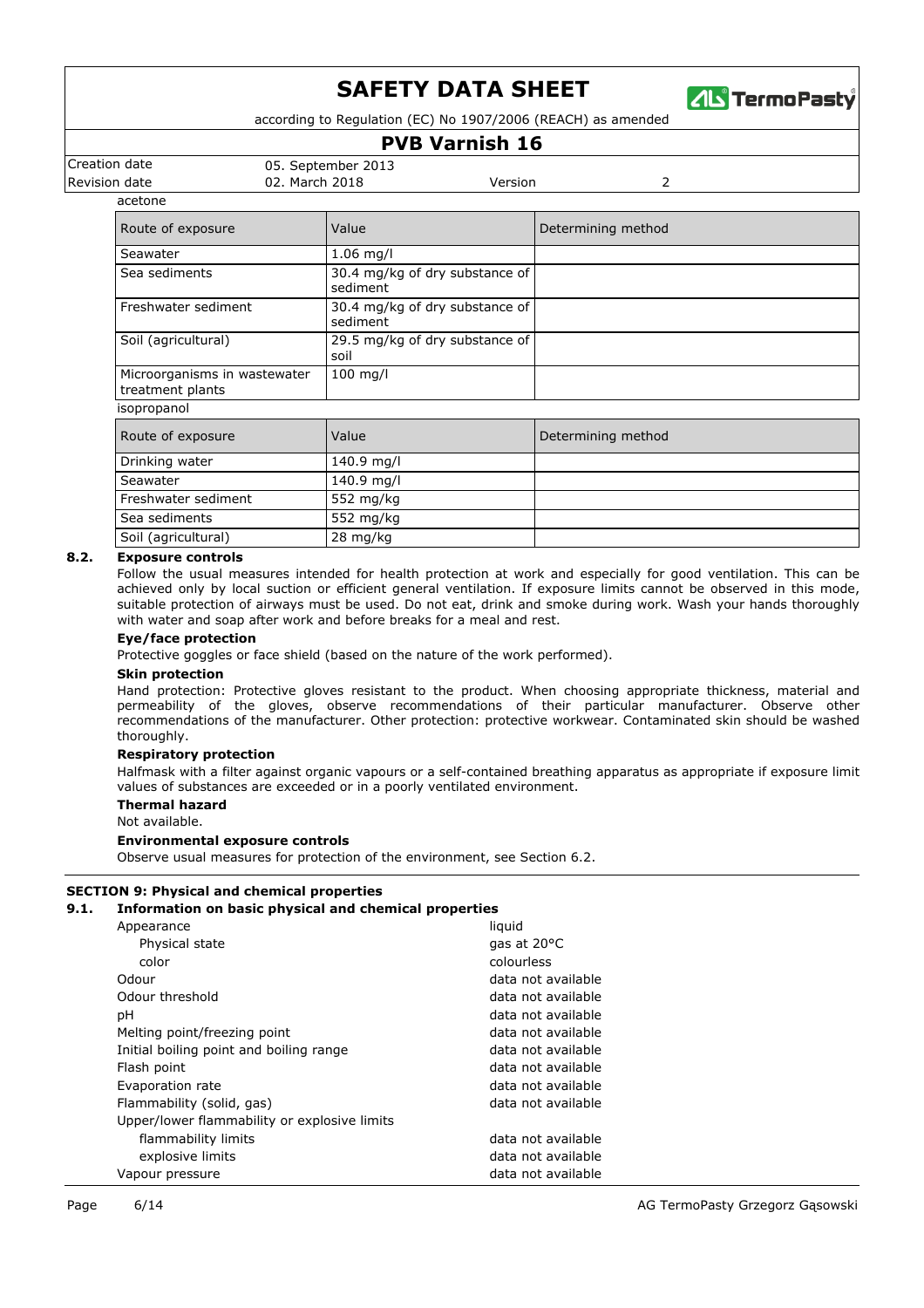

according to Regulation (EC) No 1907/2006 (REACH) as amended

## **PVB Varnish 16**

| Creation date             | 05. September 2013                     |                    |
|---------------------------|----------------------------------------|--------------------|
| <b>Revision date</b>      | 02. March 2018                         | 2<br>Version       |
|                           | Vapour density                         | data not available |
|                           | Relative density                       | data not available |
|                           | Solubility(ies)                        |                    |
|                           | solubility in water                    | data not available |
|                           | solubility in fats                     | data not available |
|                           | Partition coefficient: n-octanol/water | data not available |
| Auto-ignition temperature |                                        | data not available |
|                           | Decomposition temperature              | data not available |
| Viscosity                 |                                        | 44 mPa $*_{S}$     |
| Explosive properties      |                                        | data not available |
| Oxidising properties      |                                        | data not available |
| 9.2.                      | <b>Other information</b>               |                    |
|                           | Density                                | 0.792 $q/cm^3$     |
|                           | ignition temperature                   | 380 °C             |
|                           |                                        |                    |

#### **SECTION 10: Stability and reactivity**

- **10.1. Reactivity**
- not available
- **10.2. Chemical stability**
	- The product is stable under normal conditions.
- Unknown. **10.3. Possibility of hazardous reactions**

## **10.4. Conditions to avoid**

The product is stable and no degradation occurs under normal use. Protect against flames, sparks, overheating and against frost. Pressurised container: May burst if heated.

#### **10.5. Incompatible materials**

Protect against strong acids, bases and oxidizing agents.

#### **10.6. Hazardous decomposition products**

Not developed under normal uses. Dangerous outcomes such as carbon monoxide and carbon dioxide are formed at high temperature and in fire.

#### **SECTION 11: Toxicological information**

#### **11.1. Information on toxicological effects**

No toxicological data is available for the mixture.

#### **Acute toxicity**

Based on available data the classification criteria are not met.

acetone

| Route of exposure  | Parameter        | Value      | Time of<br>exposure | <b>Species</b>                               | <b>Sex</b> |
|--------------------|------------------|------------|---------------------|----------------------------------------------|------------|
| Oral               | $LD_{50}$        | 5800 mg/kg |                     | Rat (Rattus<br>norvegicus)                   |            |
| Inhalation (vapor) | LC <sub>50</sub> | 76 mg/l    | 4 hour              | Rat (Rattus<br>norvegicus)                   |            |
| Dermal             | $LD_{50}$        | 7400 mg/kg |                     | Rabbit                                       |            |
| Dermal             | $LD_{50}$        | 7400 mg/kg |                     | Guinea-pig (Cavia<br>aperea f.<br>porcellus) |            |

butan-1-ol

| Route of exposure | Parameter        | Value      | Time of<br>exposure | <b>Species</b>             | Sex |
|-------------------|------------------|------------|---------------------|----------------------------|-----|
| Oral              | LD <sub>50</sub> | 2292 mg/kg |                     | Rat (Rattus<br>norvegicus) |     |
| Dermal            | LD50.            | 3430 mg/kg |                     | Rabbit                     |     |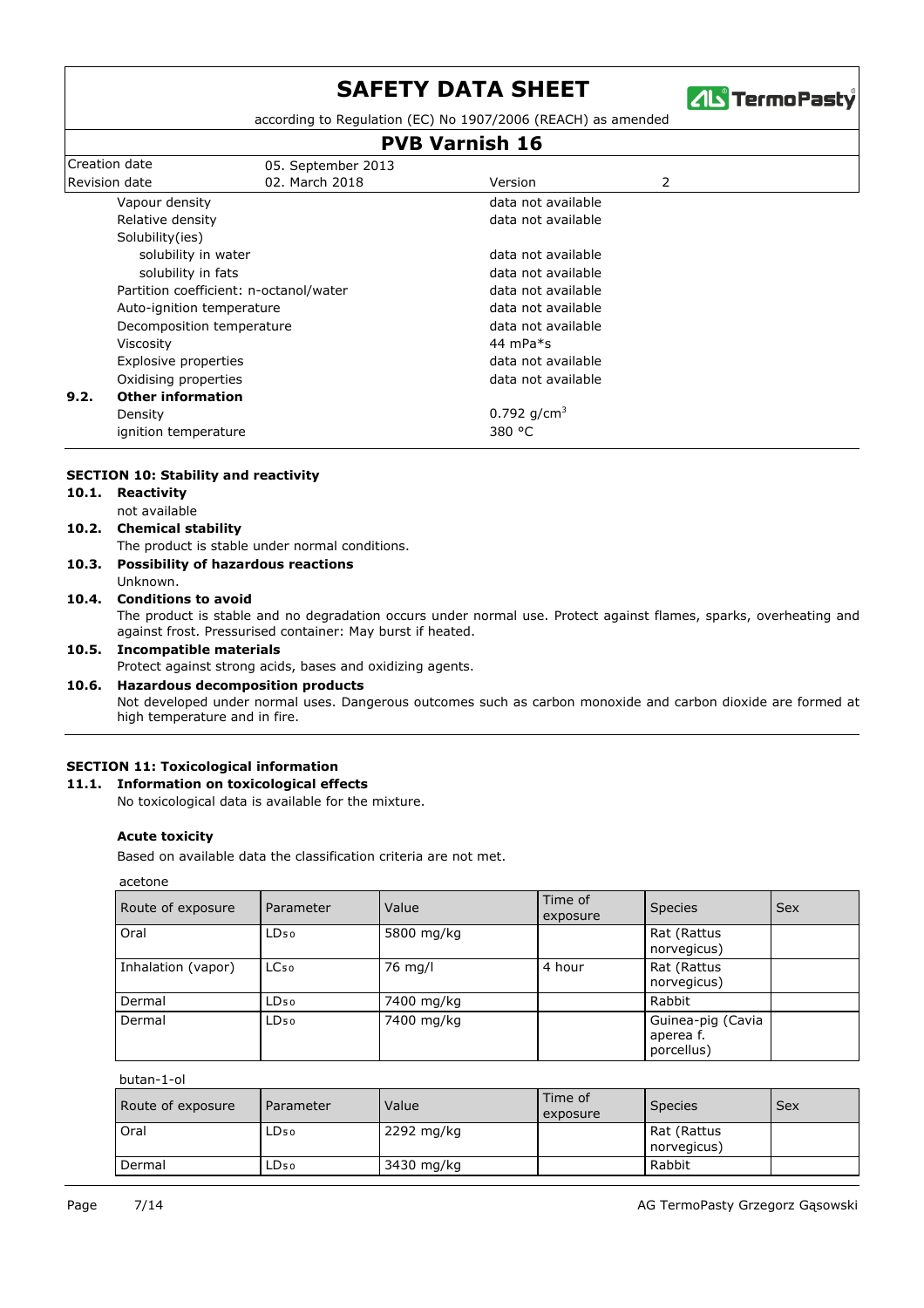

according to Regulation (EC) No 1907/2006 (REACH) as amended

### **PVB Varnish 16**

|               |                    | _____________________ |  |
|---------------|--------------------|-----------------------|--|
| Creation date | 05. September 2013 |                       |  |
| Revision date | 02. March 2018     | Version               |  |
|               |                    |                       |  |

butan-1-ol

| וט בנווטט         |           |              |                     |                            |     |
|-------------------|-----------|--------------|---------------------|----------------------------|-----|
| Route of exposure | Parameter | Value        | Time of<br>exposure | <b>Species</b>             | Sex |
| Inhalation        | LC50      | $17.76$ mg/l | hour                | Rat (Rattus<br>norvegicus) |     |

#### isopropanol

| Route of exposure | Parameter        | Value                   | Time of<br>exposure | <b>Species</b>             | Sex |
|-------------------|------------------|-------------------------|---------------------|----------------------------|-----|
| Oral              | $LD_{50}$        | 5840 mg/kg              |                     | Rat (Rattus<br>norvegicus) |     |
| Dermal            | $LD_{50}$        | 13900 mg/kg             |                     | Rabbit                     |     |
| Inhalation        | LC <sub>50</sub> | 25000 mg/m <sup>3</sup> |                     | Rat (Rattus<br>norvegicus) |     |

#### **Skin corrosion/irritation**

Based on available data the classification criteria are not met.

#### **Serious eye damage/irritation**

Causes serious eye damage.

#### acetone

| Route of exposure | <b>Result</b> | Method          | Time of exposure | Species |
|-------------------|---------------|-----------------|------------------|---------|
| Eye               |               | <b>OECD 405</b> |                  |         |

#### **Respiratory or skin sensitisation**

Based on available data the classification criteria are not met.

#### **Germ cell mutagenicity**

Based on available data the classification criteria are not met.

#### **Carcinogenicity**

Based on available data the classification criteria are not met.

#### **Reproductive toxicity**

Based on available data the classification criteria are not met.

#### **Toxicity for specific target organ - single exposure**

May cause drowsiness or dizziness.

#### **Toxicity for specific target organ - repeated exposure**

Based on available data the classification criteria are not met.

#### **Aspiration hazard**

Inhalation of solvent vapors above values exceeding exposure limits for working environment may result in acute inhalation poisoning, depending on the level of concentration and exposure time. Based on available data the classification criteria are not met.

## **SECTION 12: Ecological information**

**12.1. Toxicity**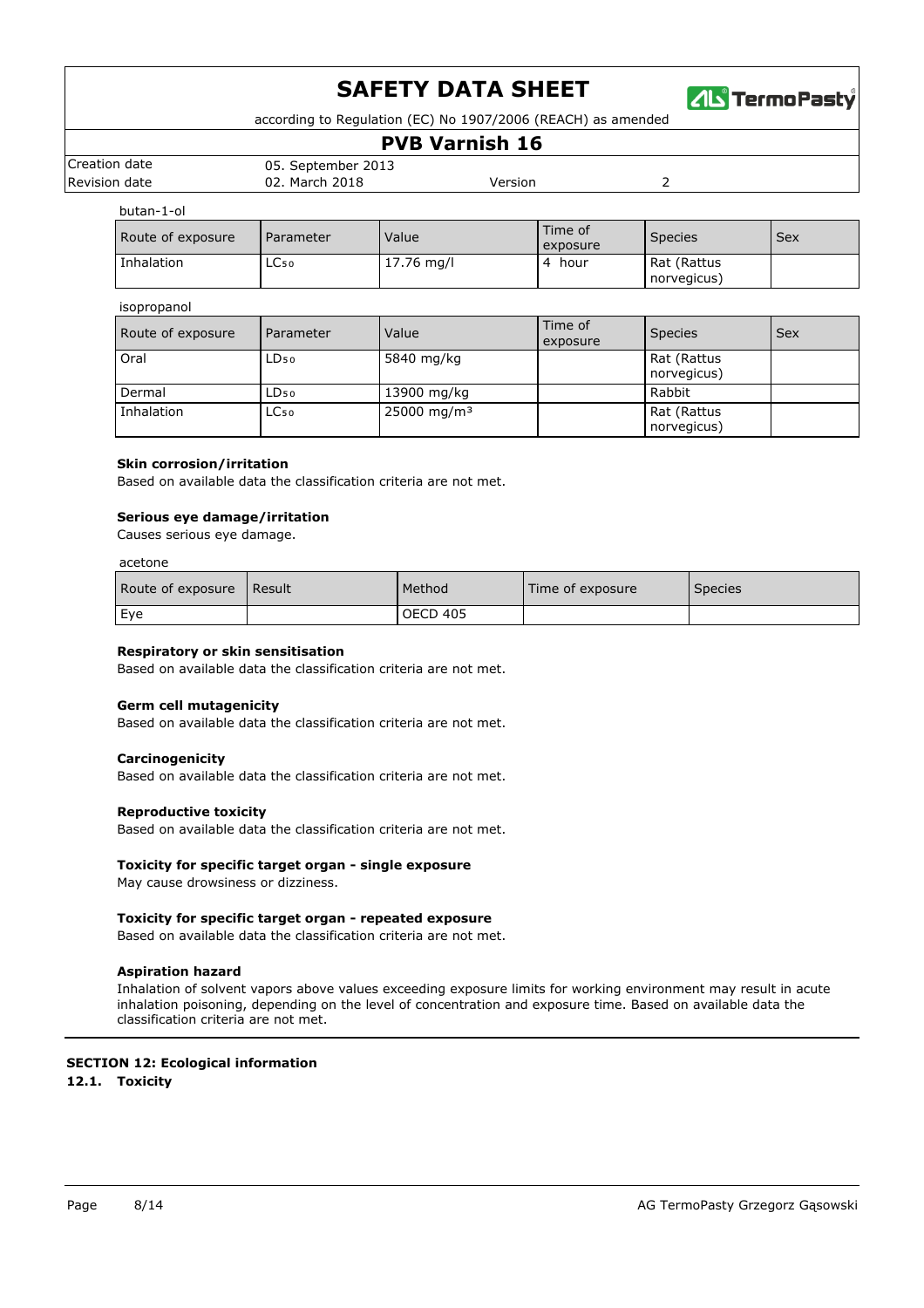

according to Regulation (EC) No 1907/2006 (REACH) as amended

## **PVB Varnish 16**

| Creation date | 05. September 2013 |         |  |
|---------------|--------------------|---------|--|
| Revision date | 02. March 2018     | Version |  |

### **Acute toxicity**

Data for the mixture are not available.

acetone

| Parameter        | Value      | Time of exposure | <b>Species</b>                    | Environment |
|------------------|------------|------------------|-----------------------------------|-------------|
| LC <sub>50</sub> | 8800 mg/l  | 48 hour          | Invertebrates                     | Freshwater  |
| LC <sub>50</sub> | 2100 mg/l  | 24 hour          | Invertebrates                     | Salt water  |
| <b>LOEC</b>      | 530 mg/l   | 8 day            | Algae and other aguatic<br>plants | Freshwater  |
| <b>NOEC</b>      | 430 mg/l   | 96 hour          | Algae and other aguatic<br>plants | Salt water  |
| LC <sub>50</sub> | 5540 mg/l  | 96 hour          | Fishes (Oncorhynchus<br>mykiss)   | Freshwater  |
| LC <sub>50</sub> | 11000 mg/l | 96 hour          | <b>Fishes</b>                     | Salt water  |

#### butan-1-ol

| Parameter        | Value      | Time of exposure | <b>Species</b>                                                            | Environment |
|------------------|------------|------------------|---------------------------------------------------------------------------|-------------|
| LC <sub>50</sub> | 1376 mg/l  | 96 hour          | Fishes (Pimephales<br>promelas)                                           |             |
| EC <sub>50</sub> | 1328 mg/l  | 48 hour          | Daphnia (Daphnia<br>magna)                                                |             |
| EC <sub>50</sub> | 4390 mg/l  | 17 hour          | Microorganisms<br>(Pseudomonas putida)                                    |             |
| EC <sub>50</sub> | 225 mg/l   | 96 hour          | Algae and other aquatic<br>plants<br>(Pseudokirchneriella<br>subcapitata) |             |
| <b>NOEC</b>      | $4.1$ mg/l | $21$ day         | Daphnia (Daphnia<br>magna)                                                |             |
| EC <sub>50</sub> | $18$ mg/l  | $21$ day         | Daphnia (Daphnia<br>magna)                                                |             |

#### isopropanol

| Parameter        | Value      | Time of exposure | <b>Species</b> | Environment |
|------------------|------------|------------------|----------------|-------------|
| EC <sub>50</sub> | 1800 mg/l  | dav              | Algae          |             |
| LOEC             | 10000 mg/l | 48 hour          | Daphnia magna  |             |

#### **Chronic toxicity**

acetone

| <b>Parameter</b> | Value       | Time of exposure | <b>Species</b>                   | Environment |
|------------------|-------------|------------------|----------------------------------|-------------|
| <b>NOEC</b>      | $2212$ mg/l | 24 hour          | Invertebrates (Daphnia<br>magna) |             |

#### **12.2. Persistence and degradability** Not available.

## **12.3. Bioaccumulative potential**

Not available.

## **12.4. Mobility in soil**

#### **12.5. Results of PBT and vPvB assessment** Not available.

Product does not contain any substance meeting the criteria for PBT or vPvB in accordance with the Annex XIII of Regulation (EC) No 1907/2006 (REACH) as amended.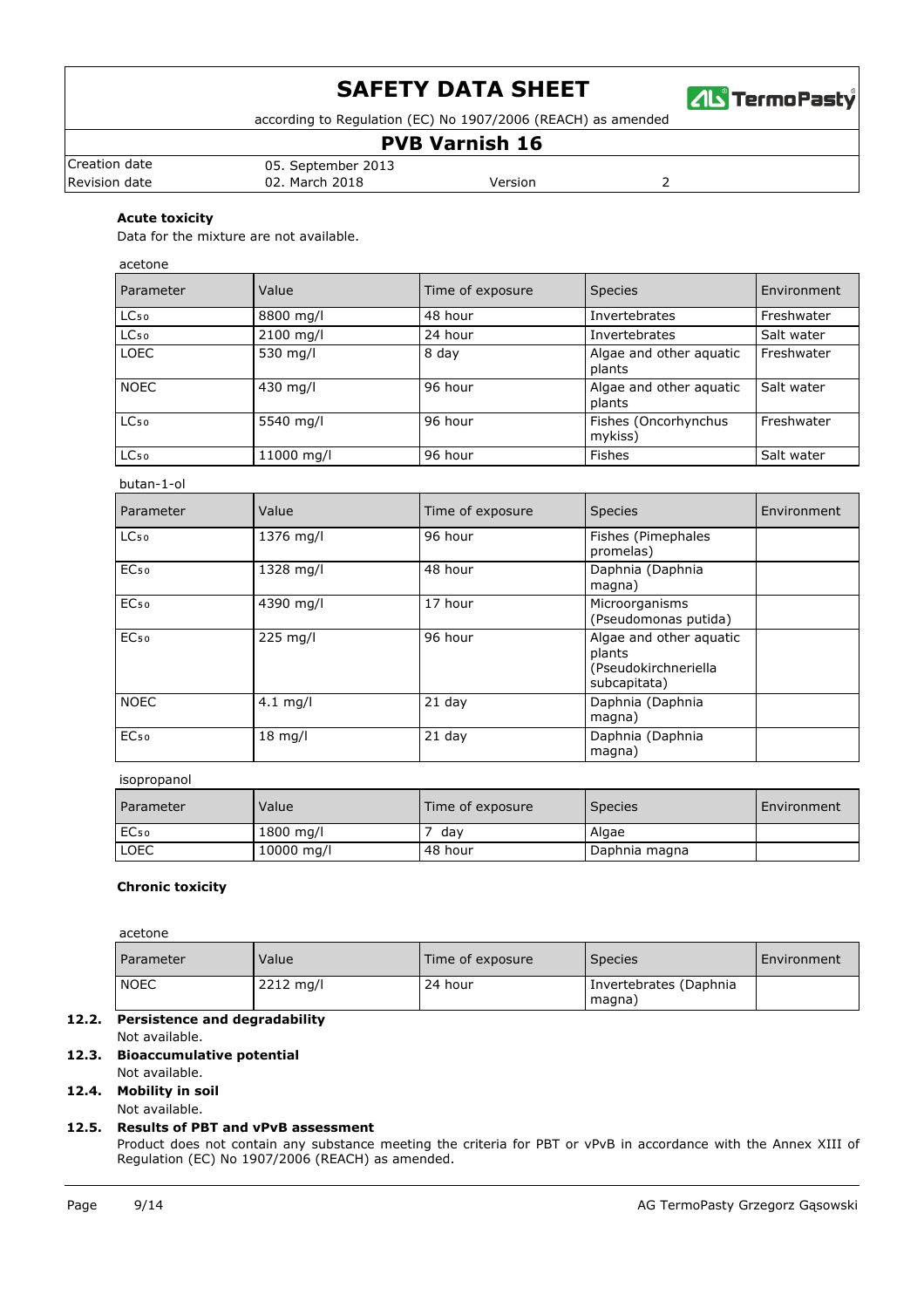

according to Regulation (EC) No 1907/2006 (REACH) as amended

### **PVB Varnish 16**

Revision date 02. March 2018 Version 2 Regulation (EC) No 1907/2006 (REACH) as amended. Product does not contain any substance meeting the criteria for  $\sim 0.5$  September 2013

### **12.6. Other adverse effects**

Not available.

### **SECTION 13: Disposal considerations**

#### **13.1. Waste treatment methods**

Hazard of environmental contamination; dispose of the waste in accordance with the local and/or national regulations. Proceed in accordance with valid regulations on waste disposal. Any unused product and contaminated packaging should be put in labelled containers for waste collection and submitted for disposal to a person authorised for waste removal (a specialized company) that is entitled for such activity. Do not empty unused product in drainage systems. The product must not be disposed of with municipal waste. Empty containers may be used at waste incinerators to produce energy or deposited in a dump with appropriate classification. Perfectly cleaned containers can be submitted for recycling.

#### **Legislation of waste**

Council Directive 75/442/EEC on waste, as amended. Decree No. 383/2001 Coll., on details regarding waste handling as amended. Decree No. 93/2016 Coll., (waste catalogue) as amended. Decision 2000/532/EC establishing a list of wastes, as amended.

#### **SECTION 14: Transport information**

#### UN 1950 **14.1. UN number**

- **14.2. UN proper shipping name**
- AEROSOLS **14.3. Transport hazard class(es)**
	- 2 Gases
- not available **14.4. Packing group**
- not available **14.5. Environmental hazards**
- Reference in the Sections 4 to 8. **14.6. Special precautions for user**

#### not available **14.7. Transport in bulk according to Annex II of Marpol and the IBC Code**

#### **Additional information**

| Hazard identification No.        | (Kemler Code) |
|----------------------------------|---------------|
| UN number                        | 1950          |
| Classification code              | 5F            |
| Safety signs                     | 2.1           |
| Air transport - ICAO/IATA        |               |
| Packaging instructions passenger | 203           |
| Cargo packaging instructions     | 203           |
| <b>Marine transport - IMDG</b>   |               |
| EmS (emergency plan)             | $F-D, S-U$    |
| MFAG                             | 620           |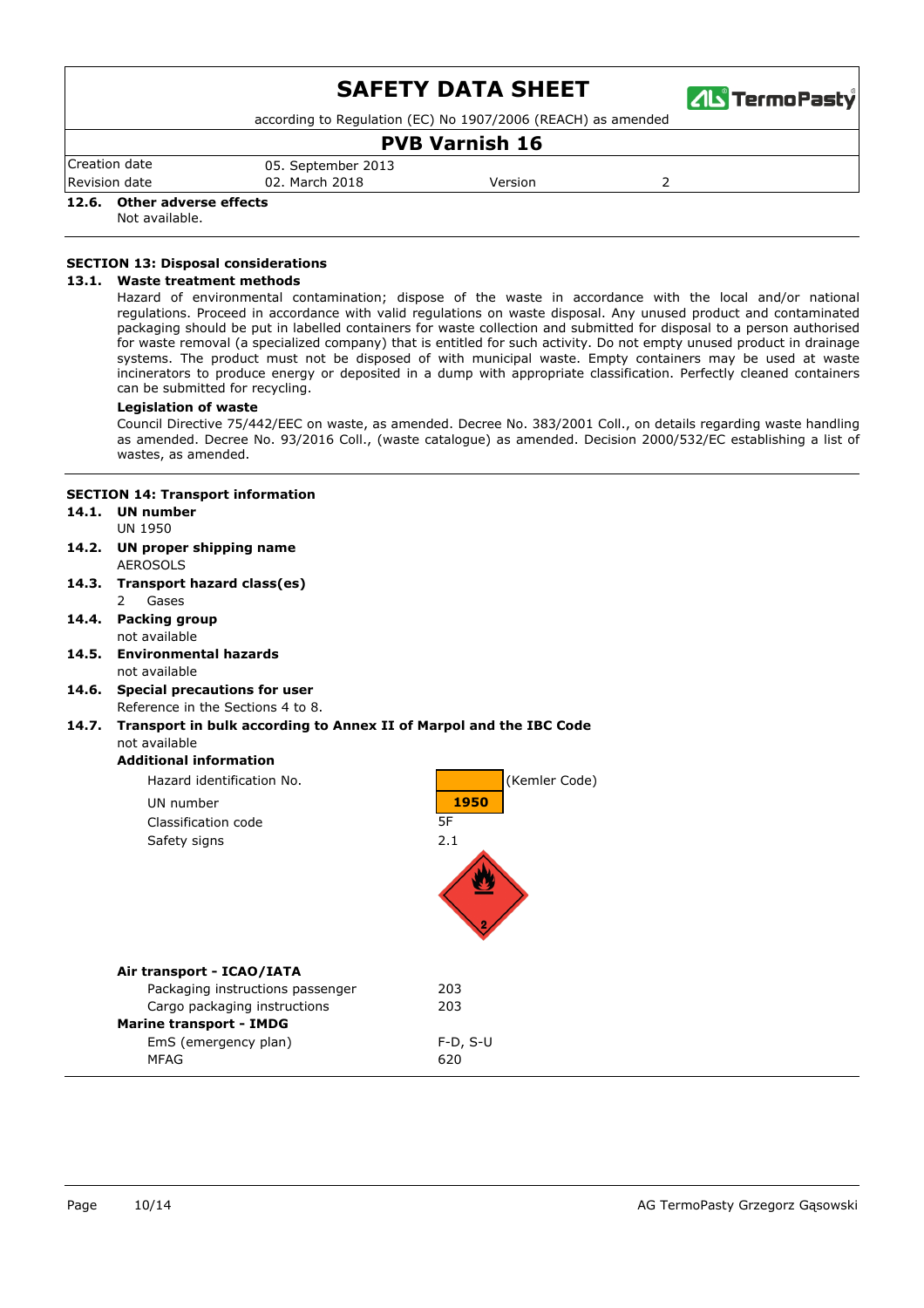

according to Regulation (EC) No 1907/2006 (REACH) as amended

### **PVB Varnish 16**

Revision date 02. March 2018 Version 2 Creation date 05. September 2013

### **SECTION 15: Regulatory information**

**15.1. Safety, health and environmental regulations/legislation specific for the substance or mixture**

Regulation (EC) No. 1907/2006 of the European Parliament and of the Council of 18th December 2006 concerning the Registration, Evaluation, Authorisation and Restriction of Chemicals (REACH), establishing the European Chemicals Agency, amending Directive 1999/45/EC and repealing Council Regulation (EEC) No. 793/93 and Commission Regulation (EC) No. 1488/94 as well as Council Directive 76/769/EEC and Commission Directives 91/155/EEC, 93/67/EEC, 93/105/EC and 2000/21/EC, as amended. Regulation (EC) No. 1272/2008 of the European Parliament and of the Council of 16th December 2008 on classification, labelling and packaging of substances and mixtures, amending and repealing Directives 67/548/EEC and 1999/45/EC, and amending Regulation (EC) No. 1907/2006, as amended. The Act No. 350/2011 Coll., on Chemical Substances and Chemical Preparations as amended (the Chemical Act). Decree No. 80/2014 Coll., amending the Decree No. 194/2001 Coll., laying down technical requirements for aerosol sprays as amended. Decree No. 432/2003 Coll., laying down conditions for assigning categories to individual jobs, limit values of indices from biological exposure tests, conditions for the sampling of biological materials for biological exposure and the particulars of the reports on work with asbestos and biological agents as amended.

#### **Restrictions pursuant to Annex XVII of Regulation (EC) No. 1907/2006 (REACH), as amended**

| butane      |                                                                                                                                                                                                                                                                                                                                    |  |  |  |
|-------------|------------------------------------------------------------------------------------------------------------------------------------------------------------------------------------------------------------------------------------------------------------------------------------------------------------------------------------|--|--|--|
| Restriction | Conditions of restriction                                                                                                                                                                                                                                                                                                          |  |  |  |
| 28          | Without prejudice to the other parts of this Annex the following shall apply to entries 28 to 30:<br>1. Shall not be placed on the market, or used,<br>- as substances,<br>$-$ as constituents of other substances, or,                                                                                                            |  |  |  |
|             | - in mixtures, for supply to the general public when the individual concentration in the substance or<br>mixture is equal to or greater than:                                                                                                                                                                                      |  |  |  |
|             | - either the relevant specific concentration limit specified in Part 3 of Annex VI to Regulation (EC) No<br>1272/2008, or,                                                                                                                                                                                                         |  |  |  |
|             | - the relevant concentration specified in Directive 1999/45/EC where no specific concentration limit<br>is set out in                                                                                                                                                                                                              |  |  |  |
|             | Part 3 of Annex VI to Regulation (EC) No 1272/2008.                                                                                                                                                                                                                                                                                |  |  |  |
|             | Without prejudice to the implementation of other Community provisions relating to the classification,<br>packaging and labelling of substances and mixtures, suppliers shall ensure before the placing on the<br>market that the packaging of such substances and mixtures is marked visibly, legibly and indelibly as<br>follows: |  |  |  |
|             | "Restricted to professional users".                                                                                                                                                                                                                                                                                                |  |  |  |
|             | 2. By way of derogation, paragraph 1 shall not apply to:<br>(a) medicinal or veterinary products as defined by Directive 2001/82/EC and Directive 2001/83/EC;<br>(b) cosmetic products as defined by Directive 76/768/EEC;<br>(c) the following fuels and oil products:<br>- motor fuels which are covered by Directive 98/70/EC,  |  |  |  |
|             | - mineral oil products intended for use as fuel in mobile or fixed combustion plants,<br>- fuels sold in closed systems (e.g. liquid gas bottles);<br>(d) artists' paints covered by Directive 1999/45/EC.                                                                                                                         |  |  |  |
|             | (e) the substances listed in Appendix 11, column 1, for the applications or uses listed in Appendix 11,<br>column 2. Where a date is specified in column 2 of Appendix 11, the derogation shall apply until the<br>said date.                                                                                                      |  |  |  |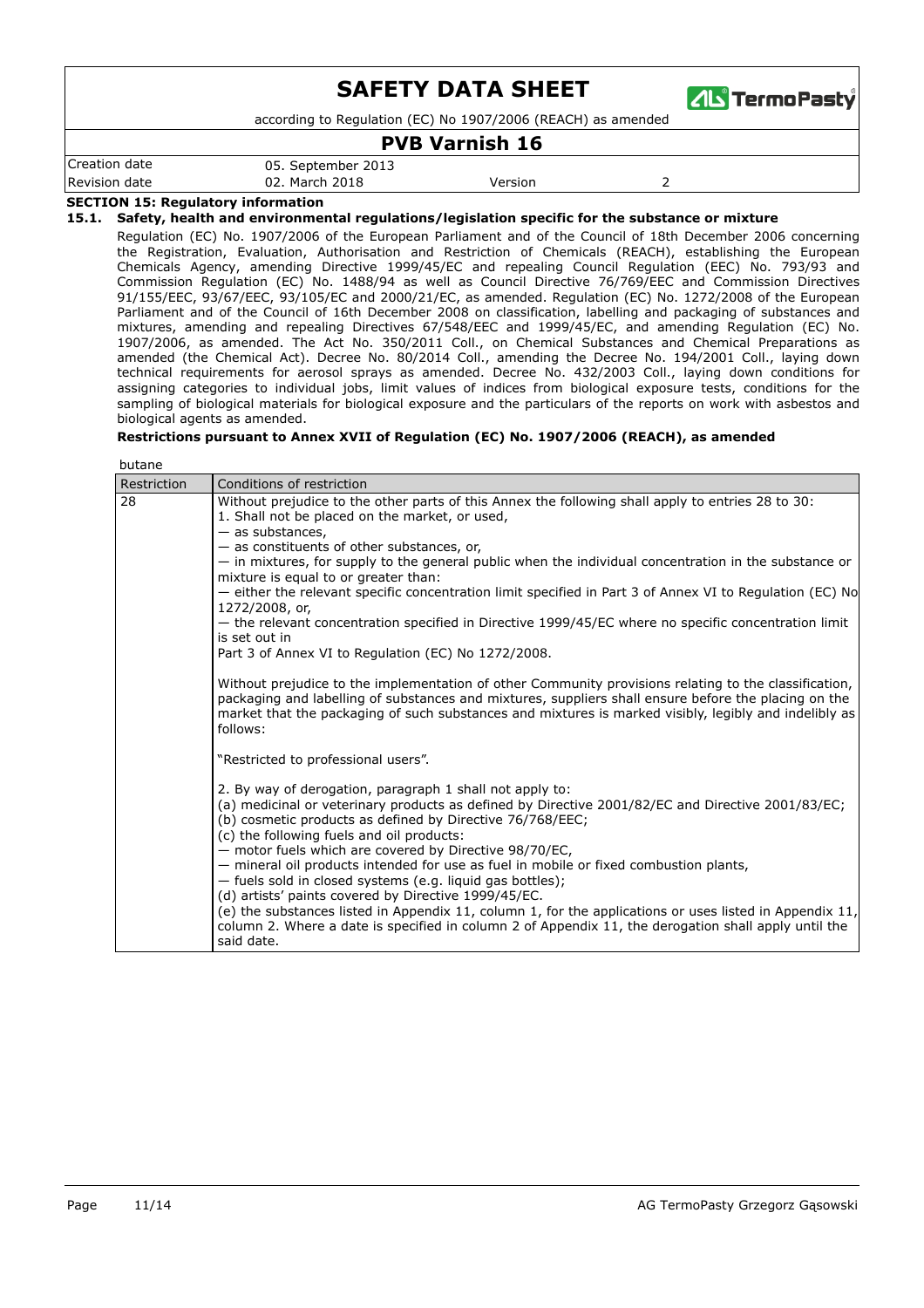

according to Regulation (EC) No 1907/2006 (REACH) as amended

## **PVB Varnish 16**

Creation date 05. September 2013

**Revision date 12. March 2018** Version **Version** 

#### butane

| Restriction | Conditions of restriction                                                                                                                                                                                                                                                                                                          |
|-------------|------------------------------------------------------------------------------------------------------------------------------------------------------------------------------------------------------------------------------------------------------------------------------------------------------------------------------------|
| 29          | Without prejudice to the other parts of this Annex the following shall apply to entries 28 to 30:<br>1. Shall not be placed on the market, or used,                                                                                                                                                                                |
|             | $-$ as substances,                                                                                                                                                                                                                                                                                                                 |
|             | $-$ as constituents of other substances, or,                                                                                                                                                                                                                                                                                       |
|             | - in mixtures, for supply to the general public when the individual concentration in the substance or<br>mixture is equal to or greater than:                                                                                                                                                                                      |
|             | - either the relevant specific concentration limit specified in Part 3 of Annex VI to Regulation (EC) No<br>1272/2008, or,                                                                                                                                                                                                         |
|             | - the relevant concentration specified in Directive 1999/45/EC where no specific concentration limit<br>is set out in                                                                                                                                                                                                              |
|             | Part 3 of Annex VI to Regulation (EC) No 1272/2008.                                                                                                                                                                                                                                                                                |
|             | Without prejudice to the implementation of other Community provisions relating to the classification,<br>packaging and labelling of substances and mixtures, suppliers shall ensure before the placing on the<br>market that the packaging of such substances and mixtures is marked visibly, legibly and indelibly as<br>follows: |
|             | "Restricted to professional users".                                                                                                                                                                                                                                                                                                |
|             | 2. By way of derogation, paragraph 1 shall not apply to:<br>(a) medicinal or veterinary products as defined by Directive 2001/82/EC and Directive 2001/83/EC;<br>(b) cosmetic products as defined by Directive 76/768/EEC;<br>(c) the following fuels and oil products:                                                            |
|             | - motor fuels which are covered by Directive 98/70/EC,<br>- mineral oil products intended for use as fuel in mobile or fixed combustion plants,<br>- fuels sold in closed systems (e.g. liquid gas bottles);                                                                                                                       |
|             | (d) artists' paints covered by Directive 1999/45/EC.<br>(e) the substances listed in Appendix 11, column 1, for the applications or uses listed in Appendix 11,<br>column 2. Where a date is specified in column 2 of Appendix 11, the derogation shall apply until the<br>said date.                                              |

**15.2. Chemical safety assessment**

not available

# **SECTION 16: Other information**<br>A list of standard rick at

|                | A list of standard risk phrases used in the safety data sheet                                                                       |
|----------------|-------------------------------------------------------------------------------------------------------------------------------------|
| H220           | Extremely flammable gas.                                                                                                            |
| H222           | Extremely flammable aerosol.                                                                                                        |
| H225           | Highly flammable liquid and vapour.                                                                                                 |
| H226           | Flammable liquid and vapour.                                                                                                        |
| H229           | Pressurised container: May burst if heated.                                                                                         |
| H302           | Harmful if swallowed.                                                                                                               |
| H315           | Causes skin irritation.                                                                                                             |
| H318           | Causes serious eye damage.                                                                                                          |
| H319           | Causes serious eye irritation.                                                                                                      |
| H335           | May cause respiratory irritation.                                                                                                   |
| H336           | May cause drowsiness or dizziness.                                                                                                  |
|                | Guidelines for safe handling used in the safety data sheet                                                                          |
| P210           | Keep away from heat, hot surfaces, sparks, open flames and other ignition sources. No<br>smoking.                                   |
| P251           | Do not pierce or burn, even after use.                                                                                              |
| P280           | Wear protective gloves/protective clothing/eye protection/face protection.                                                          |
| P305+P351+P338 | IF IN EYES: Rinse cautiously with water for several minutes. Remove contact lenses, if<br>present and easy to do. Continue rinsing. |
| P310           | Immediately call a POISON CENTER.                                                                                                   |
| P410+P412      | Protect from sunlight. Do no expose to temperatures exceeding 50 °C/122 °F.                                                         |
|                | A list of additional standard phrases used in the safety data sheet                                                                 |
| EUH 066        | Repeated exposure may cause skin dryness or cracking.                                                                               |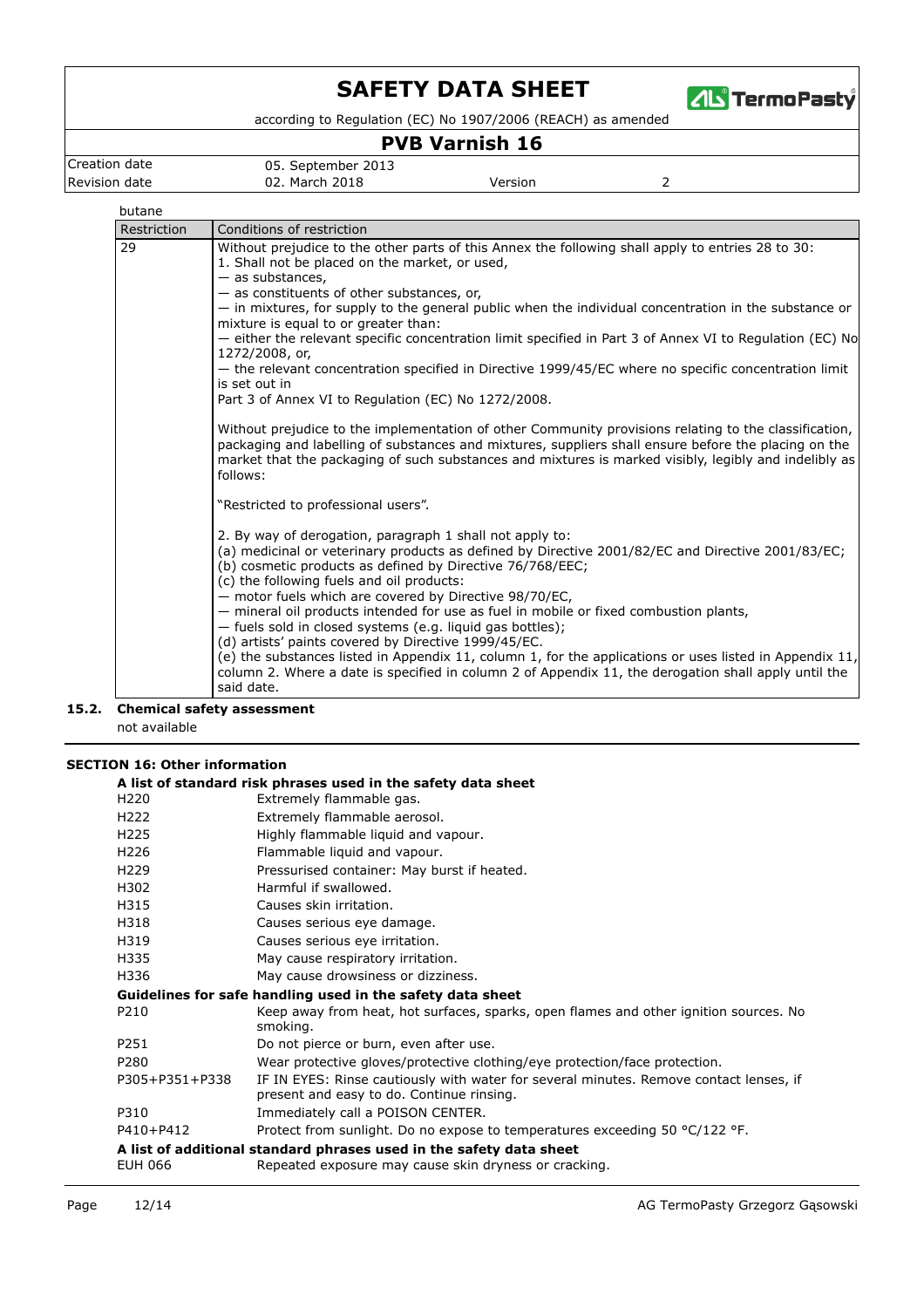

according to Regulation (EC) No 1907/2006 (REACH) as amended

## **PVB Varnish 16**

|                  | PVB Varnish 16                                                                                                                                                                                                                  |
|------------------|---------------------------------------------------------------------------------------------------------------------------------------------------------------------------------------------------------------------------------|
| Creation date    | 05. September 2013                                                                                                                                                                                                              |
| Revision date    | 02. March 2018<br>Version<br>2                                                                                                                                                                                                  |
|                  | Other important information about human health protection                                                                                                                                                                       |
|                  | The product must not be - unless specifically approved by the manufacturer/importer - used for purposes other than<br>as per the Section 1. The user is responsible for adherence to all related health protection regulations. |
|                  | Key to abbreviations and acronyms used in the safety data sheet                                                                                                                                                                 |
| ADR.             | European agreement concerning the international carriage of dangerous goods by road                                                                                                                                             |
| <b>BCF</b>       | <b>Bioconcentration Factor</b>                                                                                                                                                                                                  |
| <b>CAS</b>       | <b>Chemical Abstracts Service</b>                                                                                                                                                                                               |
| <b>CLP</b>       | Regulation (EC) No 1272/2008 on classification, labelling and packaging of substance and                                                                                                                                        |
|                  | mixtures                                                                                                                                                                                                                        |
| <b>DNEL</b>      | Derived no-effect level                                                                                                                                                                                                         |
| <b>EC</b>        | Identification code for each substance listed in EINECS                                                                                                                                                                         |
| EC <sub>50</sub> | Concentration of a substance when it is affected 50% of the population                                                                                                                                                          |
| <b>EINECS</b>    | European Inventory of Existing Commercial Chemical Substances                                                                                                                                                                   |
| EmS              | Emergency plan                                                                                                                                                                                                                  |
| EU               | European Union                                                                                                                                                                                                                  |
| <b>IATA</b>      | <b>International Air Transport Association</b>                                                                                                                                                                                  |
| <b>IBC</b>       | International Code For The Construction And Equipment of Ships Carrying Dangerous<br>Chemicals                                                                                                                                  |
| IC <sub>50</sub> | Concentration causing 50% blockade                                                                                                                                                                                              |
| <b>ICAO</b>      | International Civil Aviation Organization                                                                                                                                                                                       |
| IMDG             | <b>International Maritime Dangerous Goods</b>                                                                                                                                                                                   |
| <b>INCI</b>      | International Nomenclature of Cosmetic Ingredients                                                                                                                                                                              |
| <b>ISO</b>       | International Organization for Standardization                                                                                                                                                                                  |
| <b>IUPAC</b>     | International Union of Pure and Applied Chemistry                                                                                                                                                                               |
| LC <sub>50</sub> | Lethal concentration of a substance in which it can be expected death of 50% of the<br>population                                                                                                                               |
| $LD_{50}$        | Lethal dose of a substance in which it can be expected death of 50% of the population                                                                                                                                           |
| <b>LOAEC</b>     | Lowest observed adverse effect concentration                                                                                                                                                                                    |
| LOAEL            | Lowest observed adverse effect level                                                                                                                                                                                            |
| log Kow          | Octanol-water partition coefficient                                                                                                                                                                                             |
| <b>MARPOL</b>    | International Convention for the Prevention of Pollution From Ships                                                                                                                                                             |
| <b>NOAEC</b>     | No observed adverse effect concentration                                                                                                                                                                                        |
| <b>NOAEL</b>     | No observed adverse effect level                                                                                                                                                                                                |
| <b>NOEC</b>      | No observed effect concentration                                                                                                                                                                                                |
| <b>NOEL</b>      | No observed effect level                                                                                                                                                                                                        |
| <b>OEL</b>       | Occupational Exposure Limits                                                                                                                                                                                                    |
| <b>PBT</b>       | Persistent, Bioaccumulative and Toxic                                                                                                                                                                                           |
| <b>PNEC</b>      | Predicted no-effect concentration                                                                                                                                                                                               |
| ppm              | Parts per million                                                                                                                                                                                                               |
| <b>REACH</b>     | Registration, Evaluation, Authorisation and Restriction of Chemicals                                                                                                                                                            |
| <b>RID</b>       | Agreement on the transport of dangerous goods by rail                                                                                                                                                                           |
| UN               | Four-figure identification number of the substance or article taken from the UN Model<br>Regulations                                                                                                                            |
| <b>UVCB</b>      | Substances of unknown or variable composition, complex reaction products or biological<br>materials                                                                                                                             |
| <b>VOC</b>       | Volatile organic compounds                                                                                                                                                                                                      |
| vPvB             | Very Persistent and very Bioaccumulative                                                                                                                                                                                        |
| Acute Tox.       | Acute toxicity                                                                                                                                                                                                                  |
| Aerosol          | Flammable aerosol                                                                                                                                                                                                               |
| Eye Dam.         | Serious eye damage                                                                                                                                                                                                              |
| Eye Irrit.       | Eye irritation                                                                                                                                                                                                                  |
| Flam. Gas        | Flammable gas                                                                                                                                                                                                                   |
| Flam. Lig.       | Flammable liquid                                                                                                                                                                                                                |
| Skin Irrit.      | Skin irritation                                                                                                                                                                                                                 |
| STOT SE          | Specific target organ toxicity - single exposure                                                                                                                                                                                |